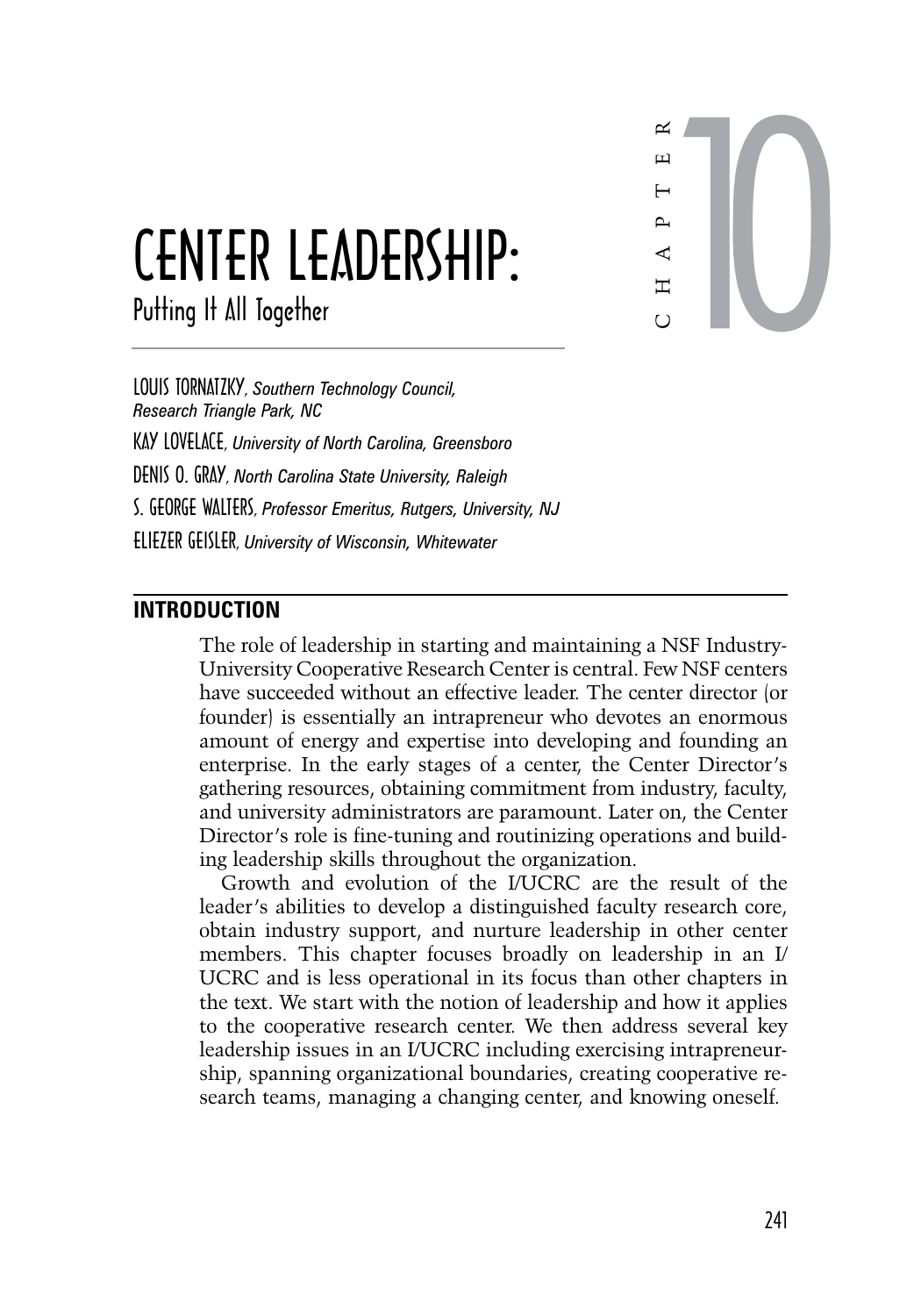## **What Is Leadership in a Cooperative Research Center?**

In our everyday lives, we often use the term "leadership" to characterize those we think of as born or natural leaders. Since few people feel that they measure up as natural leaders, they often feel uncomfortable when thrust into leadership jobs and assignments.

The result is that they choose to focus primarily only on tasks and activities in which they feel skilled, and neglect the other, less familiar activities of leadership. So it is with cooperative research centers.

Since the assigned I/UCRC leaders usually come from distinguished scientific and technical backgrounds, too often the tendency is to focus exclusively on tasks that are primarily technical in nature and to ignore the interpersonal and relational aspects of leading a center. The result is often failure. The intellectual power of a research agenda can carry a center for a while, but only leadership can enable it to blossom.

Most views of leadership are consistent in their assumption that leaders are people who can effectively influence others to carry out activities beyond those that they would normally carry out. Behavioral science researchers have investigated numerous leadership theories, including the commonly held belief that leadership is based overwhelmingly on personality traits or characteristics that some people are born with and others are not. Unfortunately, this "great man or woman" view of leadership leads many to conclude that they do not have the ability to carry out the tasks and roles involved. Contrary to this assumption, researchers have found there are few traits that consistently predict leader effectiveness. In contrast, researchers have found that many people can be effective leaders, given sufficient intelligence to conceptualize the demands of the job and sufficient motivation to carry out the tasks involved. *In fact, intelligence is one of the few measurable traits that consistently correlate with effective leadership*.

A second theory of leadership suggests that different organizations require different styles of leadership, e.g., military, universities, business and industry, non-profits, and government vary substantially (Lord and Mayer, 1990). What is expected of a leader in industry differs from what is expected in academic institutions. Since I/UCRC Center Director responsibility spans these two worlds, their leadership must accommodate both styles.

I/UCRC stakeholders are either affiliated with industry or the university. Industry stakeholders include IAB members, scientists in member firms, other firms in the industry associated with the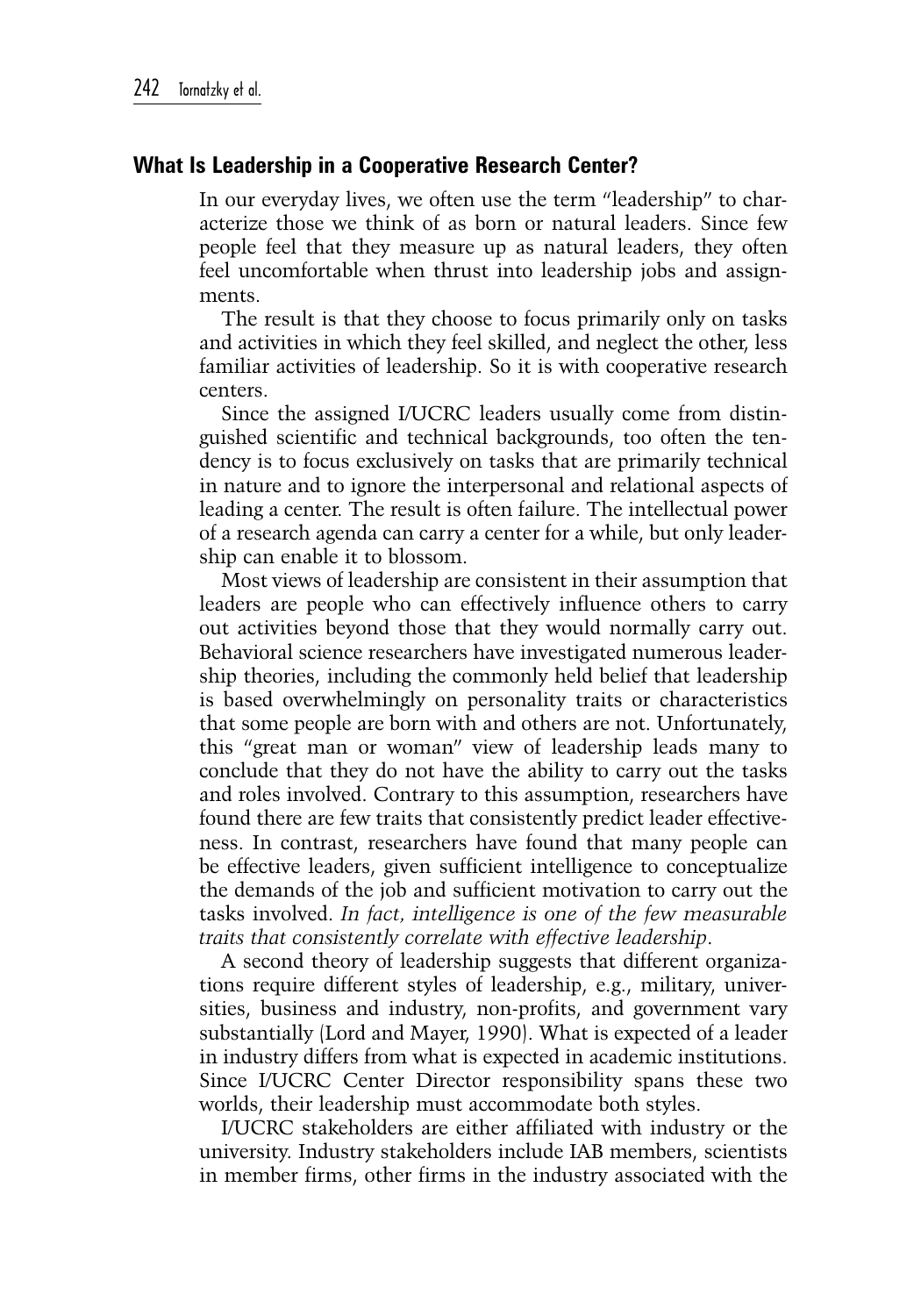I/UCRC. University stakeholders include center faculty, students, and university administrators. The Center Director must influence stakeholders in two very different environments.

While the leader/director must be someone who can influence the center's stakeholders and constituents, what is it that leaders must do? One framework separates leadership responsibilities from management responsibilities. Bennis and Nanus (1985) characterized leaders as people who "do the right thing," i.e., they have a strategic overview of the purposes of the center and the work involved and this perspective guides their work. In contrast, managers are people who "do things right." Both are important in an I/UCRC, but they differ in terms of the required behavior and, sometimes, in terms of who can fill the role. An effective Center Director needs to adapt his/her behavior similarly. For example, a Center Director must assign space and facilities. In these situations Center Directors need not consult the membership and often they can be managed by a capable administrator allowing the Center Director to focus energy on "doing the right thing." (See Figure 10-1.)

Thus, leadership, rather than management, is called for when the situation is non-routine and ill-defined. Consistent with this view, Heifetz (1994) has asserted that leaders are people who motivate their constituents to meet challenges that require adaptation or learning. Heifetz explains that adaptive challenges consist

| Figure 10-1 | Situations calling for directive, administrative skills. |                                                                                                                          |  |
|-------------|----------------------------------------------------------|--------------------------------------------------------------------------------------------------------------------------|--|
|             | <b>Situations</b>                                        |                                                                                                                          |  |
|             | Simple                                                   | Assignment of space, facilities and other resources among<br>projects and faculty.                                       |  |
|             | Factual                                                  | Decisions on finances and budget. Decision agreements such<br>as continuation of a research project approved by the IAB. |  |
|             | Predictable                                              | Tasks for interactions with industry.                                                                                    |  |
|             | Repetitive                                               | Preparations for IAB meeting.                                                                                            |  |
|             | <b>Deadlines</b>                                         | Responding to requests from member companies to solve<br>technical problems.                                             |  |
|             | <b>Mundane</b>                                           | Maintenance of lab equipment.                                                                                            |  |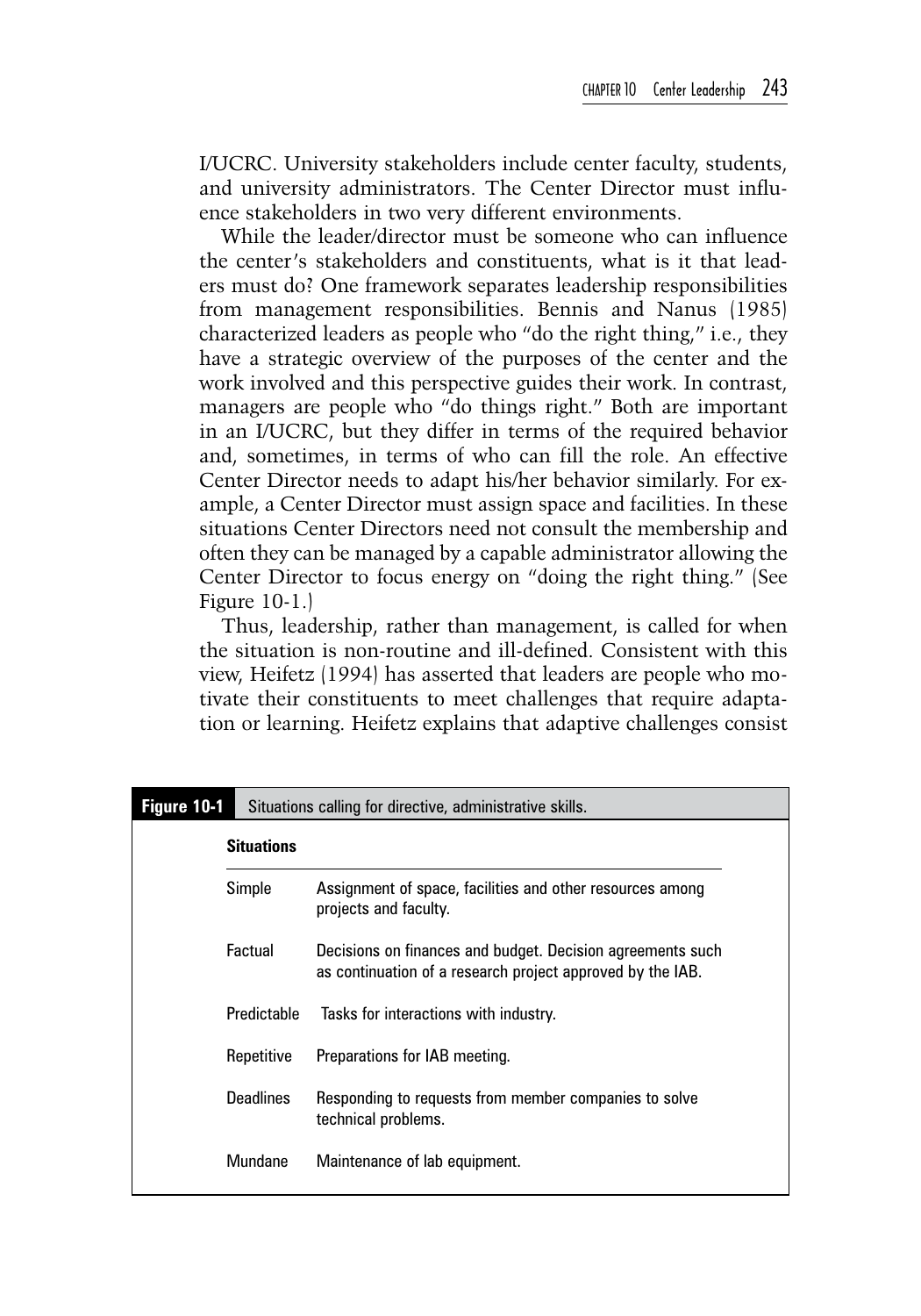of gaps "between the shared values people hold and the reality of their lives, or of a conflict among people in a community over values or strategy" (p. 254). Adaptive problems require learning, both to define the problem and to develop and implement a solution. Heifetz argues that, because adaptive problems are complex and involve multiple sets of values, leaders must involve their followers in defining and solving them.

This perspective is particularly useful for looking at the work of an organization most centrally defined as a boundary-spanning unit. The hybrid structure of I/UCRCs involves multiple stakeholders/constituents with different values and priorities. For example, university researchers typically value freedom to choose their own research directions, creation of basic knowledge, and freedom to disseminate knowledge as dictated by the academy. Industry, on the other hand, values the potential competitive edge gained by entering an I/UCRC. Industry often hopes to actualize this by controlling research topics and the dissemination of results (Fairweather, 1991). These conflicting values are present within the context of the I/UCRC. Subtly, or not so subtly, Center Directors must exercise leadership if these contradictions are to be resolved to achieve a synthesis and direction.

Typically, such situations require input from individuals with diverse expertise and perspectives. Further, because individuals are more likely to implement plans in which they have had a voice, the leader can strengthen commitment to the center by involving other members in strategic decisions. In I/UCRCs, commitment to goals and the strategy of the center are essential because such commitment is more likely to engender a willingness on the part of other faculty to share the leadership responsibilities of the center. Figure 10-2 provides a list of some situations within an I/UCRC requiring participative, enabling leadership. Notice that these situations have far-reaching consequences often requiring consent and participation from center faculty and industrial members.

This does not mean that the Center Director is a facilitator but rather an advocate to constituents. The Center Director advocates development of a shared vision of the center's future. The I/UCRC director is often the first to articulate such a vision, but if it does not capture the imagination and support of members and constituents, the center is not likely to grow. Authority over I/UCRC constituents is limited so the Center Director must rely on interpersonal skills to accomplish this.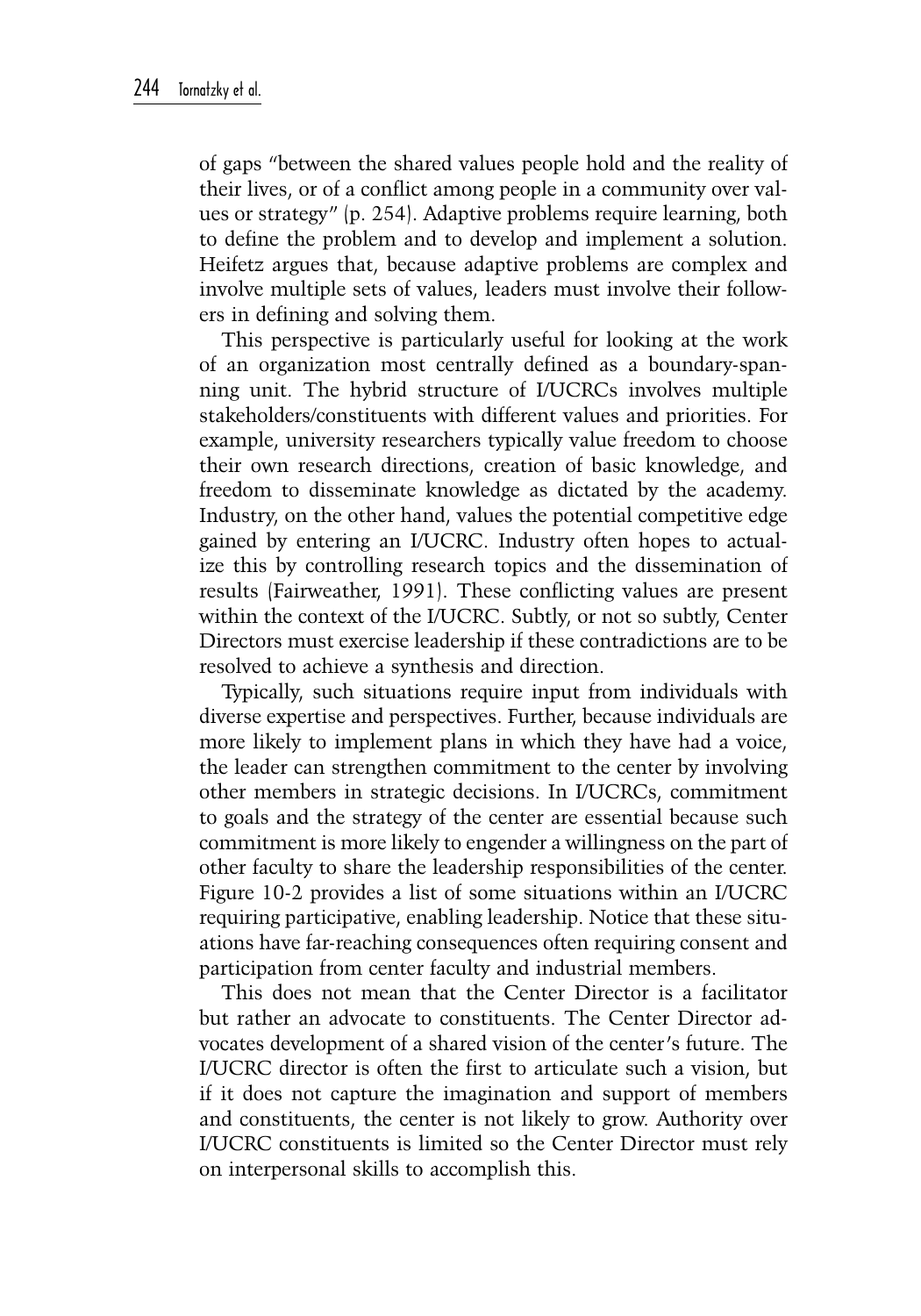| Figure 10-2 |                   | Participatory leadership situations.                                        |  |
|-------------|-------------------|-----------------------------------------------------------------------------|--|
|             | <b>Situations</b> |                                                                             |  |
|             | Complex           | Development of the research agenda.                                         |  |
|             | <b>Beneficial</b> | Transfer of outcomes from the center's research program<br>to industry.     |  |
|             | Unpredictable     | Termination of program or project due to unfavorable<br>review by industry. |  |
|             | Unique            | Discussion on foreign company becoming member.                              |  |
|             | Long-term         | Cooperative agreements with another center.                                 |  |
|             | Critical          | Marketing the center to prospective members.                                |  |

## **Summary**

The previous perspectives on leadership inform our thinking about I/UCRC leadership because they suggest that: (1) understanding the need for intelligence, leaders are made, not born; (2) Center Directors must deal with internal and external constituents with whom they have differing degrees of influence; (3) Center Directors must distinguish situations in terms of their call for participative, enabling leadership behaviors vs. directive, administrative management type behaviors; and (4) Center Directors must use interpersonal influence to help their constituents meet adaptive challenges.

While these responsibilities are challenging, Heifetz (1994) provides a metaphor that is useful for thinking about some of the roles the leader must play. He suggests that the leader must be able to "get on the balcony," to alternate between participating and observing. Thus, to help the leader think about how to move the enterprise forward, he or she must step back to try to understand what it is that concerns constituents or causes them to be in conflict.

What aspects of managing a center are likely to represent adaptive challenges? While there are certainly many, we have identified six broad concerns that constitute adaptive challenges for a center: creating a new enterprise, technical vision, boundary spanning,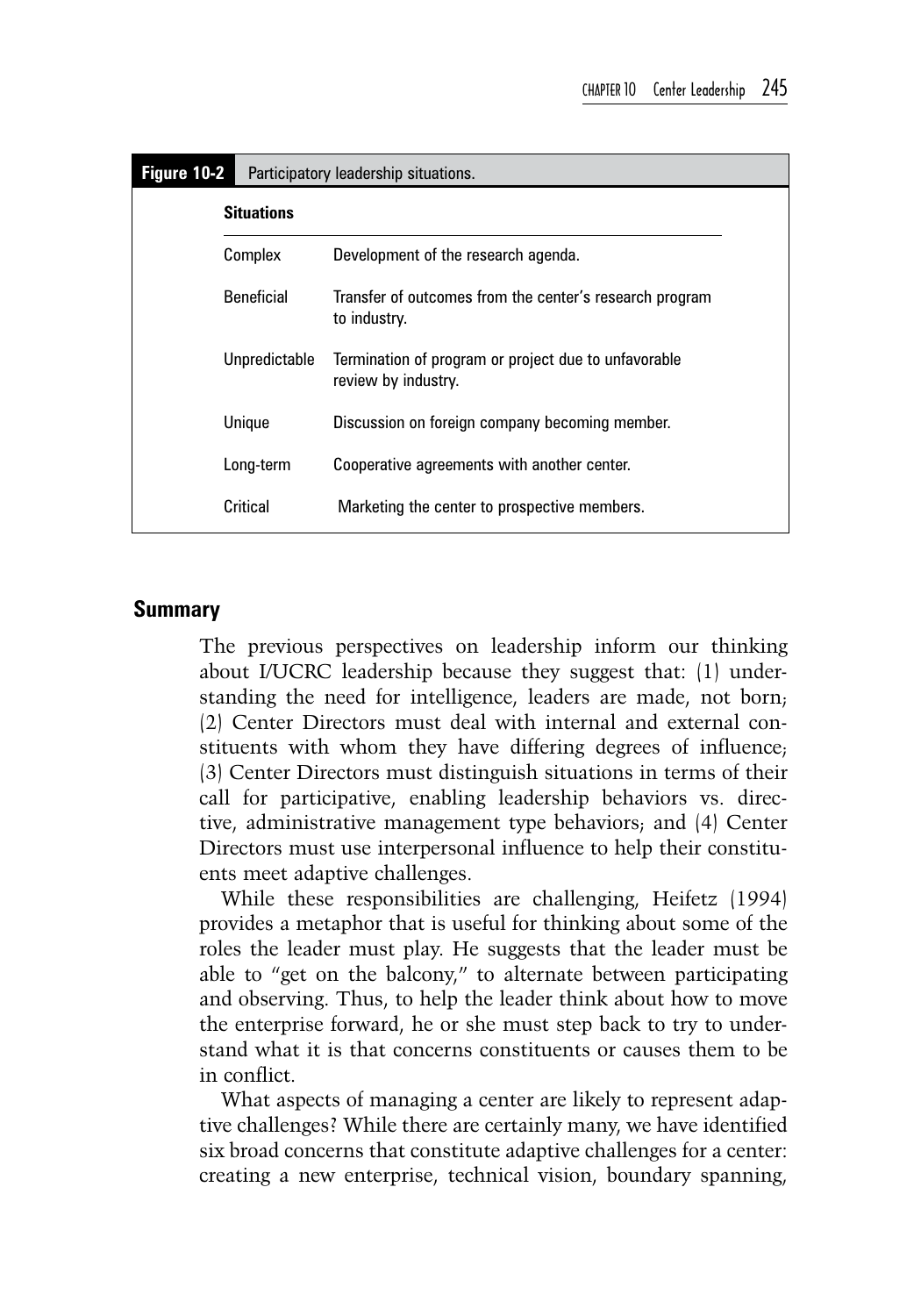team culture, developmental needs of a changing organization, and knowing oneself.

# **Acting As An Intrapreneur**

The initiation of a cooperative research organization requires some of the more difficult aspects of leader behavior. The leader will undertake a bundle of actions which together constitute one of the hardest tasks imaginable—starting an enterprise from scratch. Such a task requires thinking and acting as both an entrepreneur and an intrapreneur. As defined by Webster, an entrepreneur is "a person who organizes and manages a business undertaking, assuming the risk for the sake of the profit." Although a cooperative research center is not strictly a business, the definition holds for what is expected of a center leader.

For one, clearly there is risk. There is a relatively high failure rate of organizations such as cooperative research centers. For every successful cooperative center launched, there is one center which failed in the stages of planning or early implementation. In addition to the large risk of organizational failure, there are many mini-risks along the way including lost opportunities, conflicts with administrators, collegial jealousies, and the cashing-in of valuable "IOUs" with industrial contacts. In order to build the center, the leader will need to be experimenting constantly in organizational relationships, personnel strategies, technical direction, and growth strategies. Most of these experiments will be initiated on the basis of minimal or zero information. There is much seatof-the-pants risk taking involved in center leadership.

While university researchers seldom speak of "profit," the successful cooperative research center can yield much in the way of profit (defined as resource aggrandizement). Profit in a center includes the leveraging of the corporate members' research funds in the center, and the use of their own research funds. In the first instance, member companies profit by benefitting from research that is funded by their own contributions multiplied by the number of member companies. In the second instance, member companies profit by "outsourcing" their research activities to the cooperative center, while they receive high quality research at very little expense (relative to the cost of their in-house research). Faculty profit by increasing their research support and expanding their intellectual horizons. Further, there have been other individual rewards attached to success as the creator of a center. Faculty who take a turn at center leadership often end up becoming university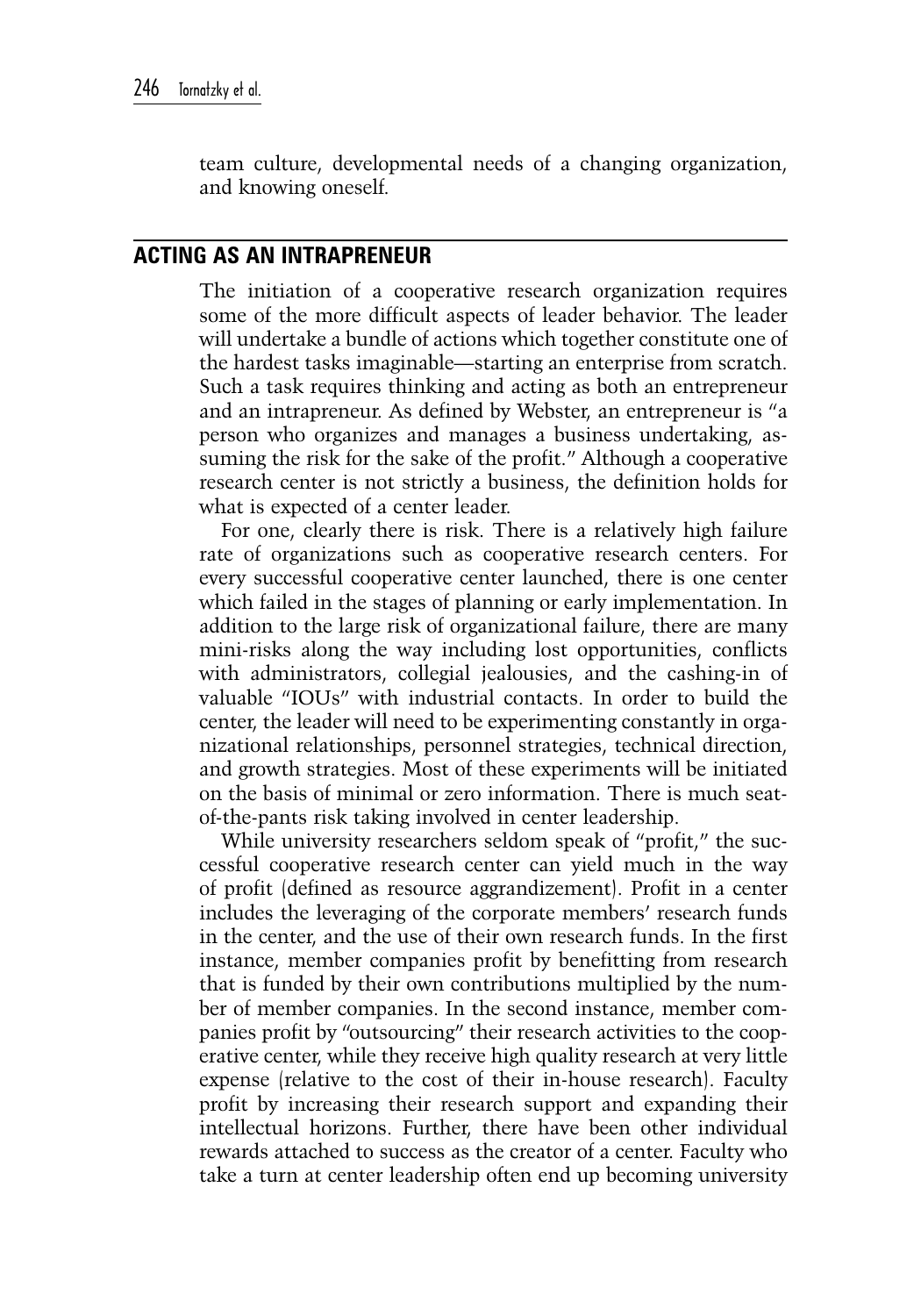deans. They also tend to function as a magnet for other funds and opportunities.

Yet a Center Director's situation is very different from the commercial entrepreneur. The Center Director confronts a more limited environment, with fewer options and more constraints (e.g., framed by a government sponsor, university, and industry rules and expectations). In fact, Center Directors' positions are similar to those of corporate intrapreneurs, or the entrepreneurs that operate within the constraints of a structured organization. Typically, intrapreneurship is "a process by which large organizations use their own members to originate and implement new ventures and products . . . to ensure institutional strength" (Perlman, et al., 1988). As an example of academic intrapreneurship, Perlman, et al. described an intrapreneurial process that was used to revitalize the University of Wisconsin at Oshkosh. In this process, a new Chancellor took bold action by proposing and championing radical scheduling and funding changes that better met the needs of the student body as well as those of the faculty. But, while he took decisive action, he involved faculty in developing support for the change that would fundamentally change their working lives. Much as proposed by Heifetz, he involved them in addressing the gap between reality and their values.

While corporate intrapreneurs often found their own company as they differentiate their activities, the leader-founder-intrapreneur in the university has the outlet of forming a separate institutional entity—the Center. Although the center has limited autonomy, it gives the university intrapreneur an outlet for some of the energy of creation that is characteristic of entrepreneurs.

While we have downplayed the idea of natural born leaders, there is a great deal of evidence that successful entrepreneurs tend to share a certain number of behavioral dispositions. Specifically, Perlman, et al. (1988) note that intrapreneurs are:

1. *Risk takers*: intrapreneurs seem more likely to take risks, albeit calculated and well-defined. They are "dreamers who do . . . [who] figure out how to turn an idea into a profitable reality (p.18)." Similarly, Bennis (1993) explained that leaders have the "ability to accept risk . . . . [they have the] capacity to make as many mistakes as . . . soon as possible and thus get them out of the way." Mistakes are seen as something to learn from and use; not as failure, but as the next step.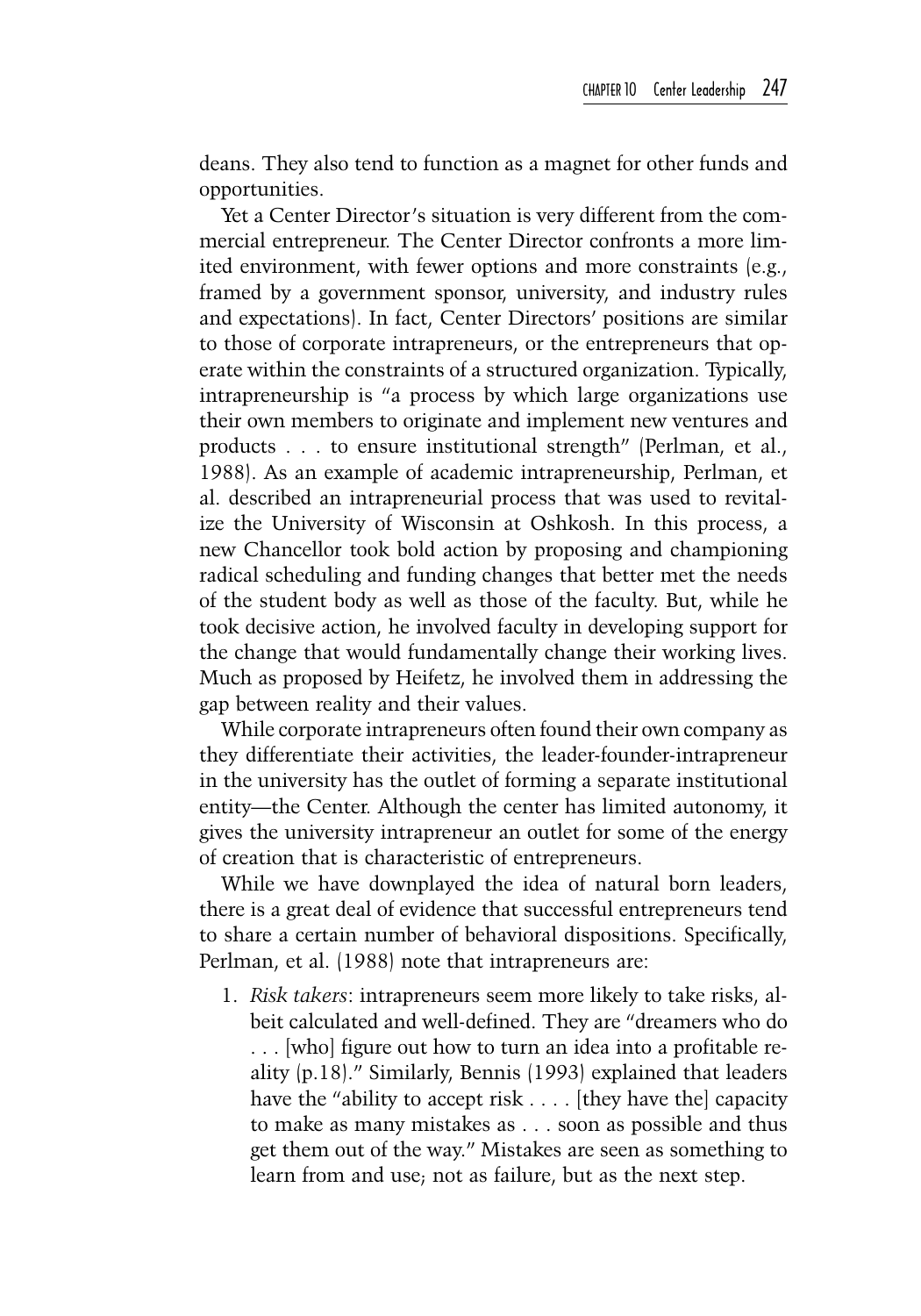- 2. *Autonomous:* intrapreneurs often have personal needs such as autonomy, responsibility, and ownership which are met by developing a new innovation within an organization.
- 3. *Are focused on change and opportunity:* intrapreneurs ask questions such as "How can we capitalize on opportunity?" "What resources are needed for this effort?" "How is control gained over these resources?" rather than questions related to maintaining stability.
- 4. *Undertakers of difficult and complicated tasks.* As such, they are highly motivated people who have a specific goal that they pursue tenaciously.

Beyond any doubt, creating a new industry-university center is an intrapreneurial act that will require all of these traits. However, the need for intrapreneurial leadership doesn't stop once a center is created. Center Directors must be searching constantly for opportunities for a fit between center researchers and companies. This requires effectively spanning a number of boundaries. Here's a fictionalized example of a Center Director with this orientation:

*Bob Rush is the director of a large I/UCRC. He was the catalyst for a newsletter which is distributed to several hundred individuals and firms which is considered the major forum for work in his center's area. He has also spent a great deal of time serving as an officer on various associations as well as networking with and getting known by all the movers and shakers in the industry his center serves. This has allowed him to be very effective in recruiting new members (most decisions coming from the top down, which is the opposite of most centers). It has led also to the creation of an international linkage with a foreign institute.*

## **Developing A Technical Vision**

Developing or working with constituents to develop a vision is one of the key tasks of leadership (Bennis, 1993, Conger, 1991, Farris, 1988, Heifetz, 1994). Visions are statements of ideal future states based upon the most compelling ideas of what members want the organization to become. They are tools to "manage meaning" (Bennis, 1993). I/UCRCs that succeed are guided by a formal or informal vision. In some instances, the vision and the accompanying research plan result from a formal strategic planning process involving different center stakeholders. In other cases vision arises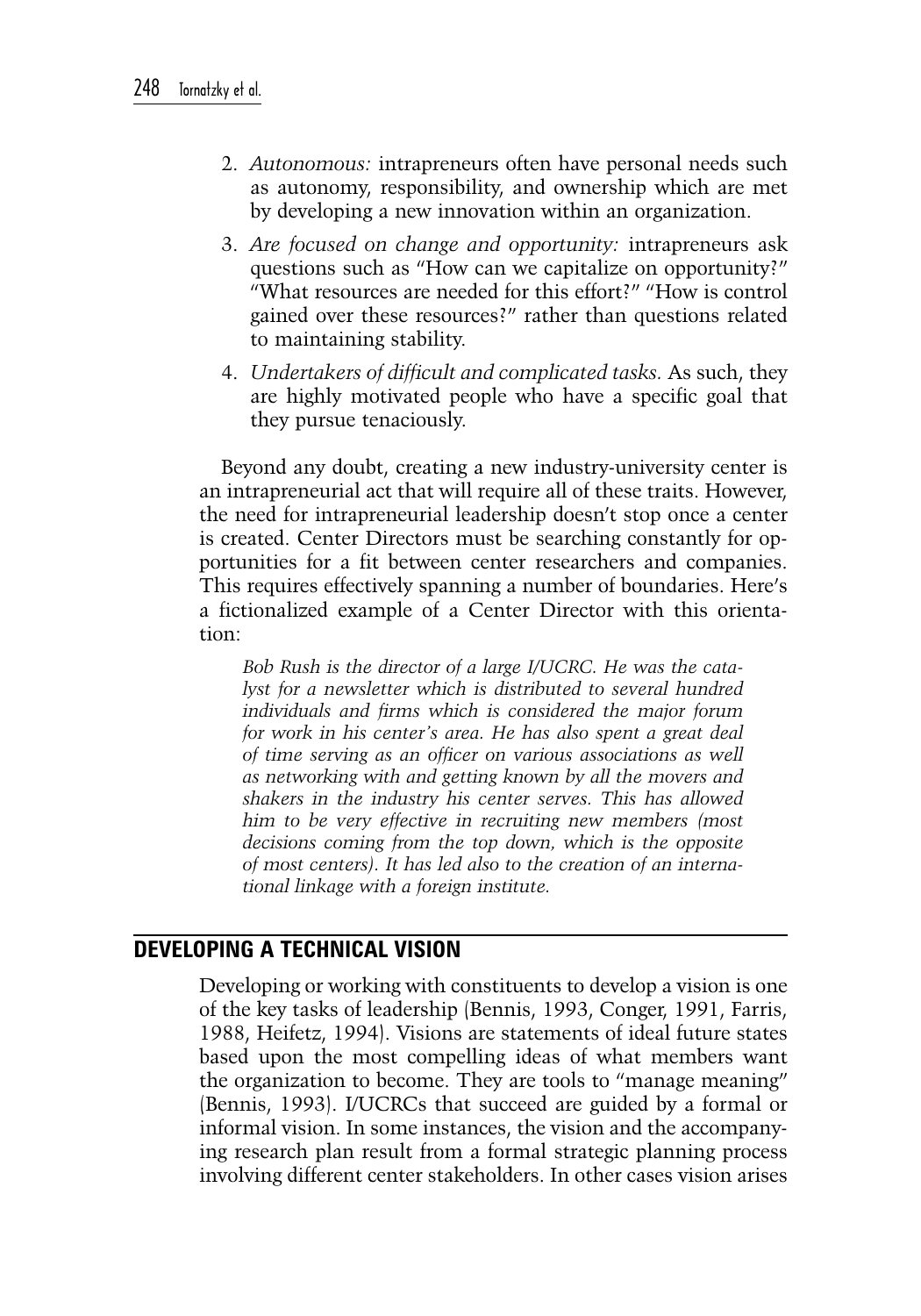from one or two core leaders. They create a vision and an implicit mission for the emerging enterprise. This is a significant activity of early-stage I/UCRC leadership.

There can be organizational components of a vision: the center as an efficient entity in which the administration and the research functions are complementary and both work towards the goal of a prime research center; or how the center will work with the university, member companies, other universities, and international groups and institutions.

A compelling vision attracts companies, faculty, and other resources to any center. The language of the vision plays a critical role in its acceptance and accomplishment. Compelling visions are a result of the strategic expertise and knowledge of the leader(s). They are framed around appealing goals that have positive, culturally important meanings for the organization (Conger, 1991). Because centers span between institutions, their vision must incorporate both university and industry. See Chapter 5.

The technical vision of a center will need to be revisited continually and sometimes completely revamped as the center matures. For example, directors have exercised leadership by recognizing that a center's research vision was past its prime and acted as catalyst and facilitator of a process which provided a new and revitalized vision. Here's a fictionalized example.

*Helen Scholar, director of an I/UCRC that performed work for the computer industry, spent her sabbatical at a major federal agency where she reviewed proposals and met with other scientists. She realized there that increasing computer speed and capacity would limit severely interest in the kinds of problems which currently defined her center but that this center had the capabilities to have a major impact on another industrial need. Upon her return, she articulated her new vision for the center. The center changed its focus and name and began addressing a broader class of design issues resulting in a resurgence in membership, revitalization and financial success.*

#### **Spanning Multiple Boundaries**

The importance of effectively spanning boundaries while developing and managing a cooperative research center cannot be overstated. By boundary-spanning, we mean attention to groups outside the core in the center. In I/UCRCs, failure to attend diligently to a center's boundaries, particularly as defined by current and prospective members, can be catastrophic to health and longevity.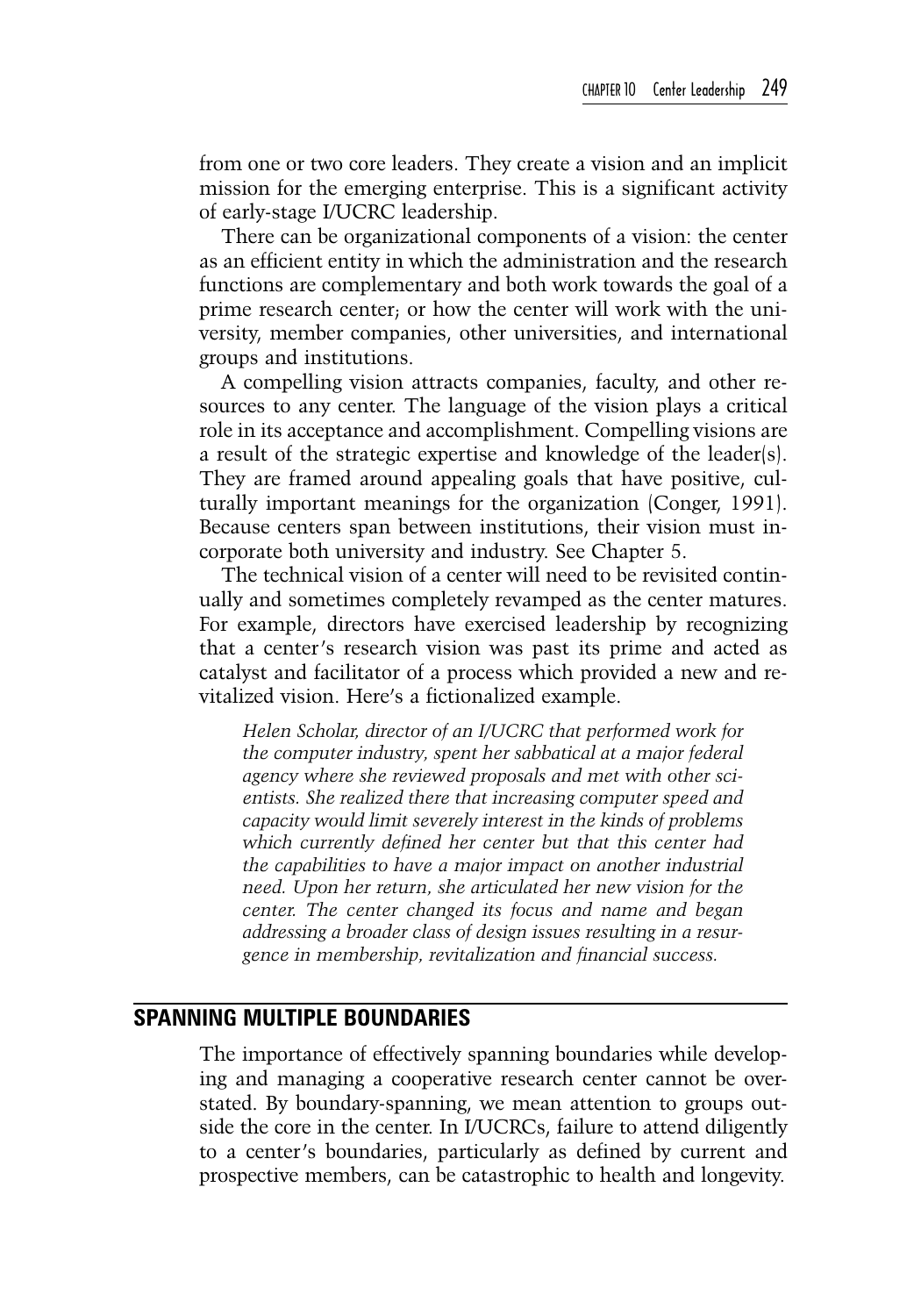Research on boundary-spanning suggests that two types of activities are particularly crucial in developing innovative research groups or teams (Ancona and Caldwell, 1992). Ambassadorial activities are those designed to persuade others to support and provide resources for the team. Task coordination activities are those interactions with external groups to coordinate technical or design issues. It is important to clarify that it is not necessary for the center leader to perform both ambassadorial and task coordinator activities alone, but to ascertain that the activities are being accomplished by someone in the center. In fact, Ancona and Caldwell (1992) found it important for all members of the team to perform these activities.

Because the task of recruiting new companies to the center is ever present, it is important for the leader to get all participants to use every opportunity possible and every network available to serve as center ambassadors to potential new members. Individuals network differently. The more center members that participate in these activities, the more successful the center will be in identifying and recruiting new members.

In regard to member companies, PIs are probably in the best position to handle task coordination activities with bench-level scientists, but Center Directors are best to network center IAB members. IAB members are gates to a much more complex set of players and stakeholders back in the company. Effective center leaders will open these gates, and develop a much more useful — albeit complex—communication network in industry. They will spend much time reinforcing and developing this network of communication and, when possible, will influence the industrial members in various ways including their choice of appropriate IAB members. As well, the leader and key faculty may step into the company to become a "virtual" member of their internal teams.

Creating effective relationships with industrial constituents will not happen as a result of sending reports and memoranda to IAB members. The most effective center leaders allot time *every week* to visit the plants and labs of member companies. This never ends, and some centers have developed a shared leadership structure in which one of the co-leaders takes on this responsibility. In other centers, Center Directors develop incentives for faculty who recruit member companies.

Networking is also an excellent opportunity to model appropriate behavior to younger faculty and graduate students and thus increase their leadership competencies. Center leadership must adopt interaction which is open, responsive, and peer-to-peer. To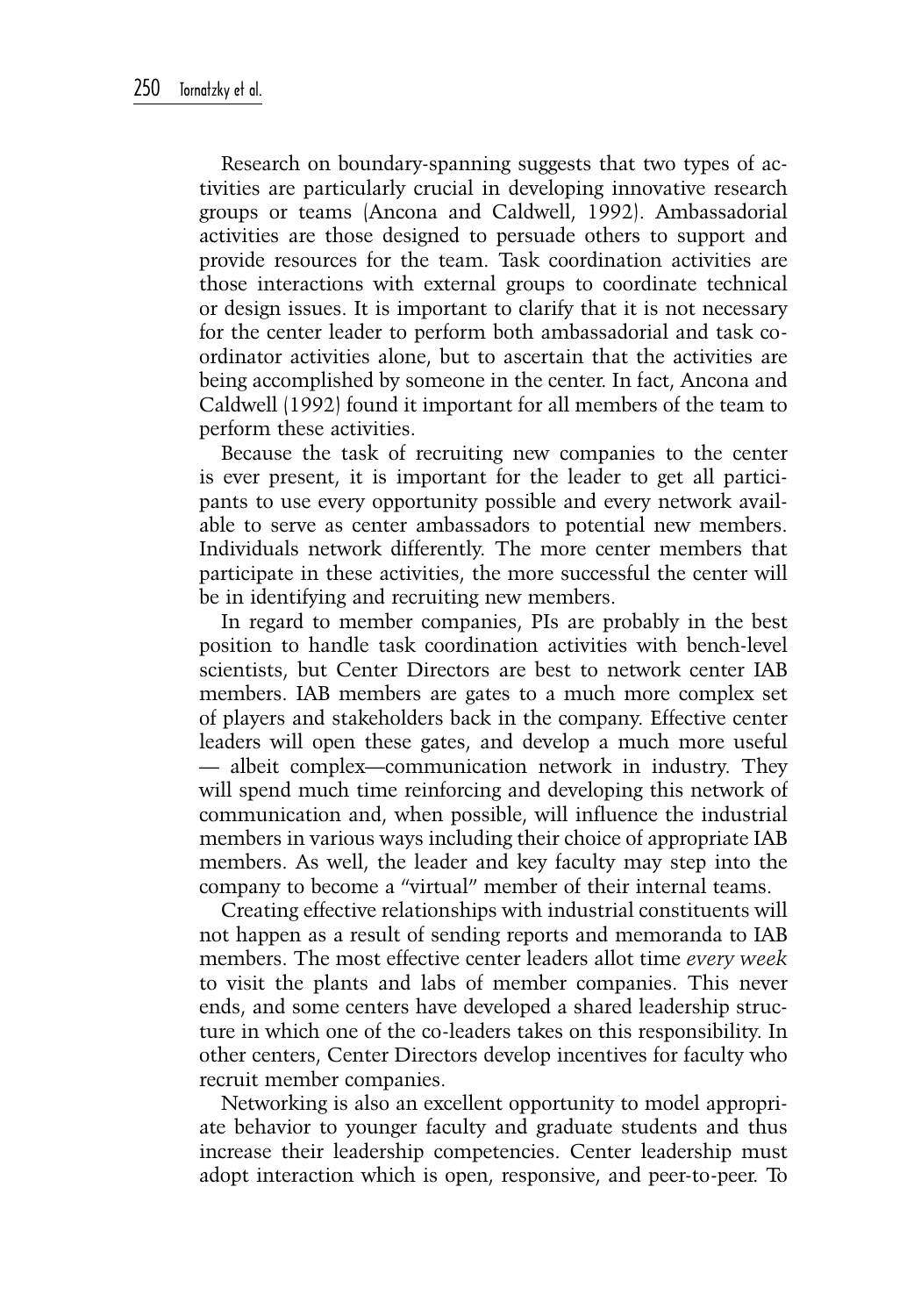increase boundary spanning capacity, center leaders should involve junior faculty and graduate students in these interactions.

In regard to the home university, a critical leadership and boundary management task is obtaining support and resources from other university administrators. The demands of this task depend upon the rank of the university administrator. For example, the Center Director must educate top university administration about the vision and purpose of the center and how it fits with the university's mission, the role and visibility of the center in the university's present and future, and the importance of university resources to the center. University administrators can also provide the center contacts with powerful others who might join or support the center by providing endowments and support for cross-disciplinary efforts.

The Center Director must also span boundaries between universities. As centers expand it is likely that all the technical expertise needed to meet the center's mission and the needs of the constituent companies will not reside in its university. Center Directors must identify and recruit faculty or create partnerships with other universities including multi-site centers (see Chapter 11). Here's a fictionalized description of a director whose actions embodied this principle.

*I/UCRC Center Director, Joseph Bridger, realized very early that his own university did not possess the breadth of technical expertise desired by his industrial members. This never threatened the success of his center in spite of strong opposition from local administrators who objected to sending support off-campus. Bridger was able to pinpoint unmet needs and subsequently identify and recruit talented faculty at other universities who could fill these gaps. Ultimately, one of these linkages resulted in a multi-university partnership which helped to strengthen the center technically and resulted in the addition of new members.*

In summary, boundary-spanning activities are the lifeblood of a center. It is essential to recruitment and retention of members and to effective technology transfer. Center leadership must convey this in both word and deed throughout a center's whole lifecycle.

#### **Creating the Center Research Team**

Within the university, Center Directors have a unique role because they lead groups of their intellectual and organizational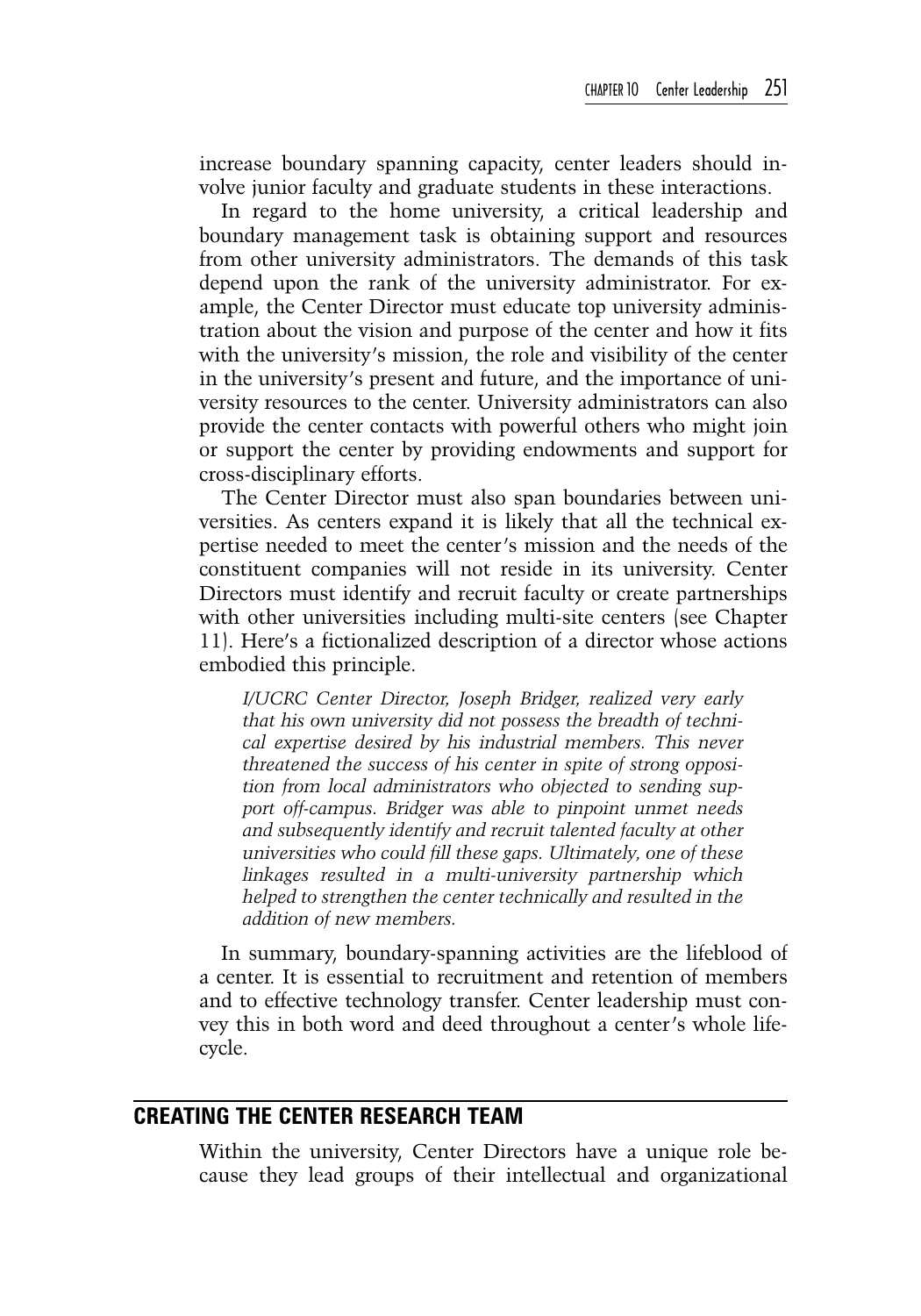peers. Most frequently, they have no formal authority over these individuals and the persons they lead are often leading scientists and engineers who, in their own right, are typically characterized by their expertise, desire for autonomy, commitment to their work, and identification with their profession rather than their organization (Kerr, et al., 1977; McCall, 1981). These characteristics of scientists and engineers have implications for recruitment and for working with faculty colleagues in an I/UCRC.

 Typically, a center's growth depends on a small number of core researchers whose competencies constitute the technical vision. Directors can enhance a center's success by developing a vision that appeals to two or three major stars whose competencies complement their own.

How a Center Director works with faculty peers is crucial. McCall (1981) found that more productive research groups had supervisors or leaders who, rather than exercising authority, fostered scientific productivity by recognizing good ideas, defining significant problems, influencing through expertise rather than authority, and providing technical stimulation. Similarly, Farris (1988) noted that the most effective R & D leaders were technical experts who provide effective critical evaluation of others' ideas. Experience suggests the Center Director can share the role with those unwilling to take on administrative roles, but willing to nurture other scientists. If the Center Director is not a technical expert, Farris's work suggests that the director should provide a climate of freedom for center members to develop and pursue their ideas.

McCall's (1981) and Farris's (1988) findings that successful influence is based on expertise rather than authority should comfort Center Directors who have expertise but, in most cases, have very little authority over their peers. Thus, Center Director-leaders must fine-tune their informal influence skills. In this vein, Cohen and Bradford (1991) argue that honesty and trust is imperative. Beyond being absolutely honest and straightforward so that trust is built and maintained, they suggest that effective informal influence is based on an exchange of needs and resources. Among the "currencies" that a Center Director-leader can offer center faculty are:

- vision (i.e., being involved in a task that has larger significance for the unit; organization, customers, or society)
- $\blacksquare$  excellence (i.e., having a chance to do important things really well)
- new resources (i.e., obtaining money, budget increases, etc.)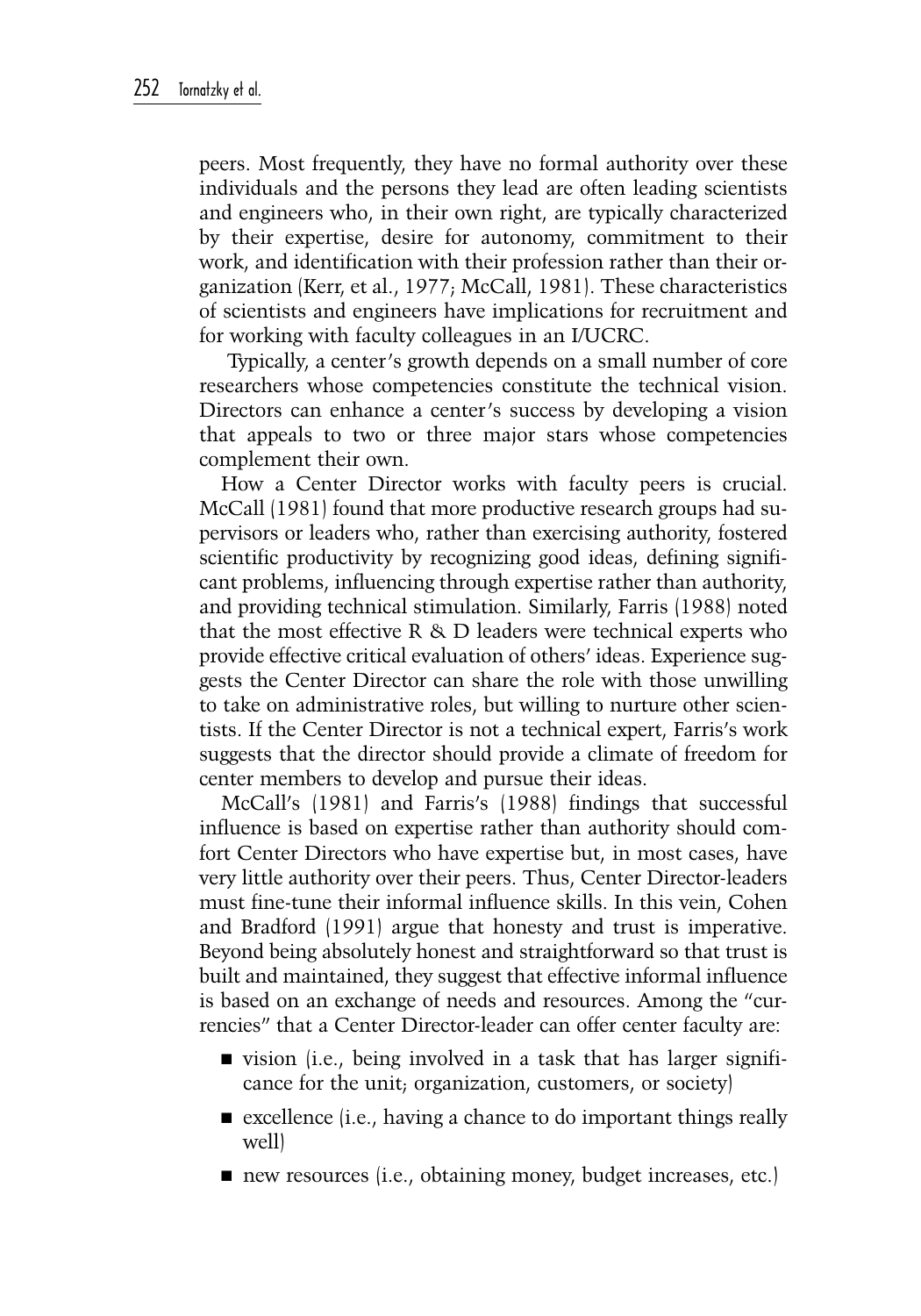- challenge/learning (i.e., doing projects that increase skills and abilities)
- recognition (i.e, acknowledgment of effort, accomplishment, or abilities)
- visibility (i.e., the chance to be known by significant others in the organization or profession)
- reputation (i.e, being seen as competent and committed)
- $\blacksquare$  contacts (i.e., opportunities for linking with others) (Cohen and Bradford, p. 79).

In addition to being able to motivate others to accomplish the tasks of the organization, the group dynamics literature has argued that leaders need to address the social and emotional issues of the organization. In a cooperative research center, one of the most important social-emotional responsibilities of the leader is to create a team culture. But why should the Center Director want to create a team culture? Why not go along with the individualistic way that most university researchers operate?

There are several reasons why a team culture is important in an I/UCRC. For one, the very concept of a center implies a group process and product, not just an amalgamation of faculty. Moreover, the attractiveness of the product to companies derives from the assumption that complementary expertise is being pulled together. This, in turn, implies teams and teaming, at the level of both the project team and the overall center.

Teams need to be integrated into center operations along disciplines, research expertise and methodologies. Cooperative research in industrial settings is increasingly organized around multi-organizational teams representing different stakeholders during the technology life cycle. A project team may include people from different units or departments, different organizations, and different sectors. In terms of life cycle it might also include basic researchers, end-users, commercializers, and business-marketing interests. Center leaders need to assemble and hold together increasingly heterogeneous teams. This can be at odds with the prevailing norms and practices of the university.

Center projects should be examples for teams in action. A written center statement of the importance of teamwork can serve as a powerful reminder to center participants. The center must create powerful incentives for teams. If a center gives lip-service to the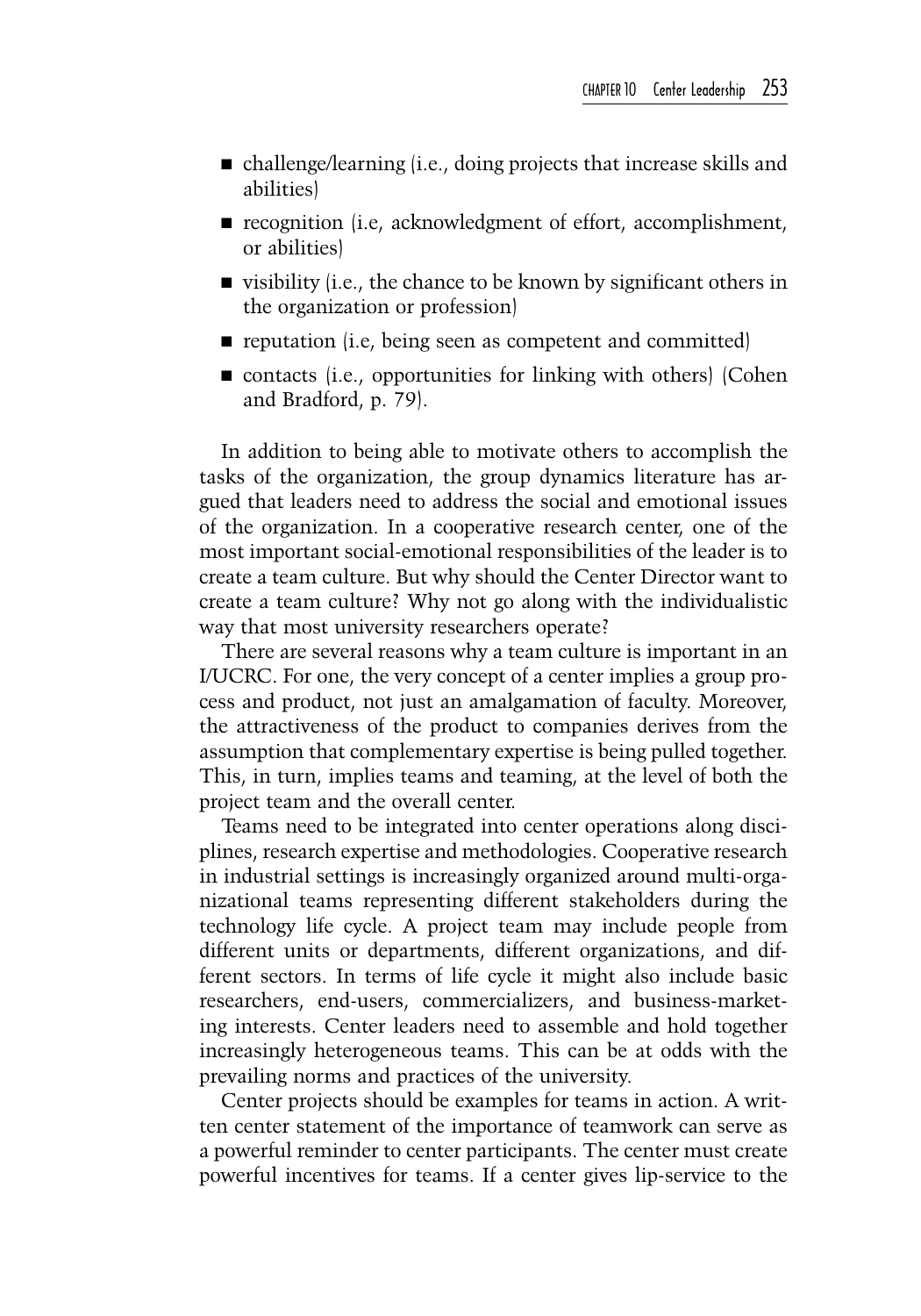values of cooperation and then funds a series of egocentrically conceived and executed projects, teams are pointless.

Providing incentives for teams demands action by Center Directors. Insist faculty conduct peer review of research projects. Make teams and the use of co-principal investigators a project selection criterion. Share any praise with all members of the team. Hold monthly meetings of the center team. Develop follow-up action items for teams. Assign one researcher to train another. Host informal social events once or twice a semester. Some of the more productive and creative high technology companies have intentionally organized Friday afternoon social activities. However, all of these practices will be for naught if institutional policies discourage or fail to reward multi-investigator projects and joint publications and, by implication, teaming and collaboration. As a consequence, a leader must be prepared to point out these inconsistencies and, if necessary, challenge them.

## **Leadership As the I/UCRC Develops**

Many things can be understood from a life cycle or developmental perspective. That is, we can conceptualize the birth, development, maturation, and decline of entities as diverse as flatworms and specific technologies (e.g., computer operating systems). In a cooperative research center, some things change and some don't. We have argued that the leader of a new center will need to:

- Develop a center vision
- Think as an intrapreneur who develops a new organizational entity within the university
- Span boundaries between the institutions involved in a center
- Develop and support multi disciplinary research teams.

While these tasks may not have the same urgency as the center matures, they will continue to be critical for the success of the center. One of the major leadership challenges is rejuvenating a stagnant or ossified R & D agenda by wiping the slate clean of the technical vision and strategic planning that was launched several years earlier. New industrial members may trigger a need to rethink the research agenda.

On the other hand, some of the Center Director's work does change over time. Three major tasks include routinization of pro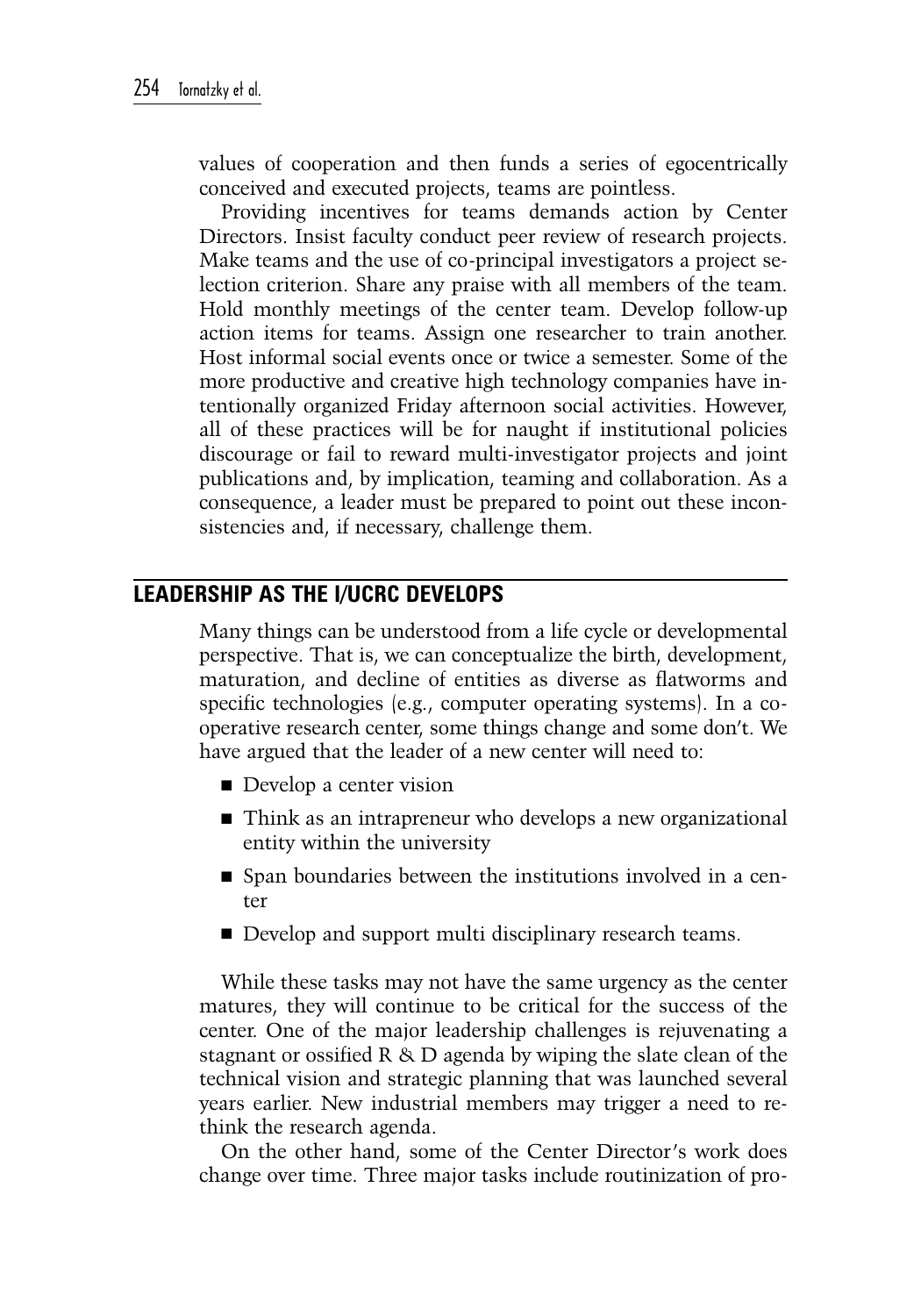cedures, developing leadership capabilities in others, and preparing for succession.

## **Routinization of Center Operations**

Some of the center procedures and processes that can be routinized include:

- Staff meetings, distribution of minutes, and action items
- **Process for reviewing and managing the research program,** and for working with industrial clients
- Manuals describing procedures, forms, and other administrative tools.

These tools are described in various chapters throughout this volume and can, in many cases, be put in place by a center manager who is not the same person as the Center Director. Differentiating those responsibilities to be carried out by a manager and those to be addressed by the center director-leader is not a shortcoming of the director but rather an action that allows individuals to excel at what they do best. The point to be made here is that the leader must support the development and implementation of an appropriate set of stable bureaucratic procedures.

## **Shared Leadership**

Throughout this chapter we have mentioned areas where leadership responsibilities are best shared, including recruiting industry firms, nurturing relationships with IAB members, and routinizing the structure of the center. Giving other faculty moderate administrative and leadership duties is one of the most effective ways to develop their managerial potential (Cordero and Farris, 1992). Leadership and managerial competencies within other center faculty will become increasingly important as the work of the center expands. Thus one of the most important jobs of the center director-leader is to nurture leadership competencies within other center constituents, including other faculty.

#### **Succession**

In the history of every cooperative center there comes a time for succession. A study of I/UCRCs showed that the Center directorships last, on average, only three years (Gray et al., 1991).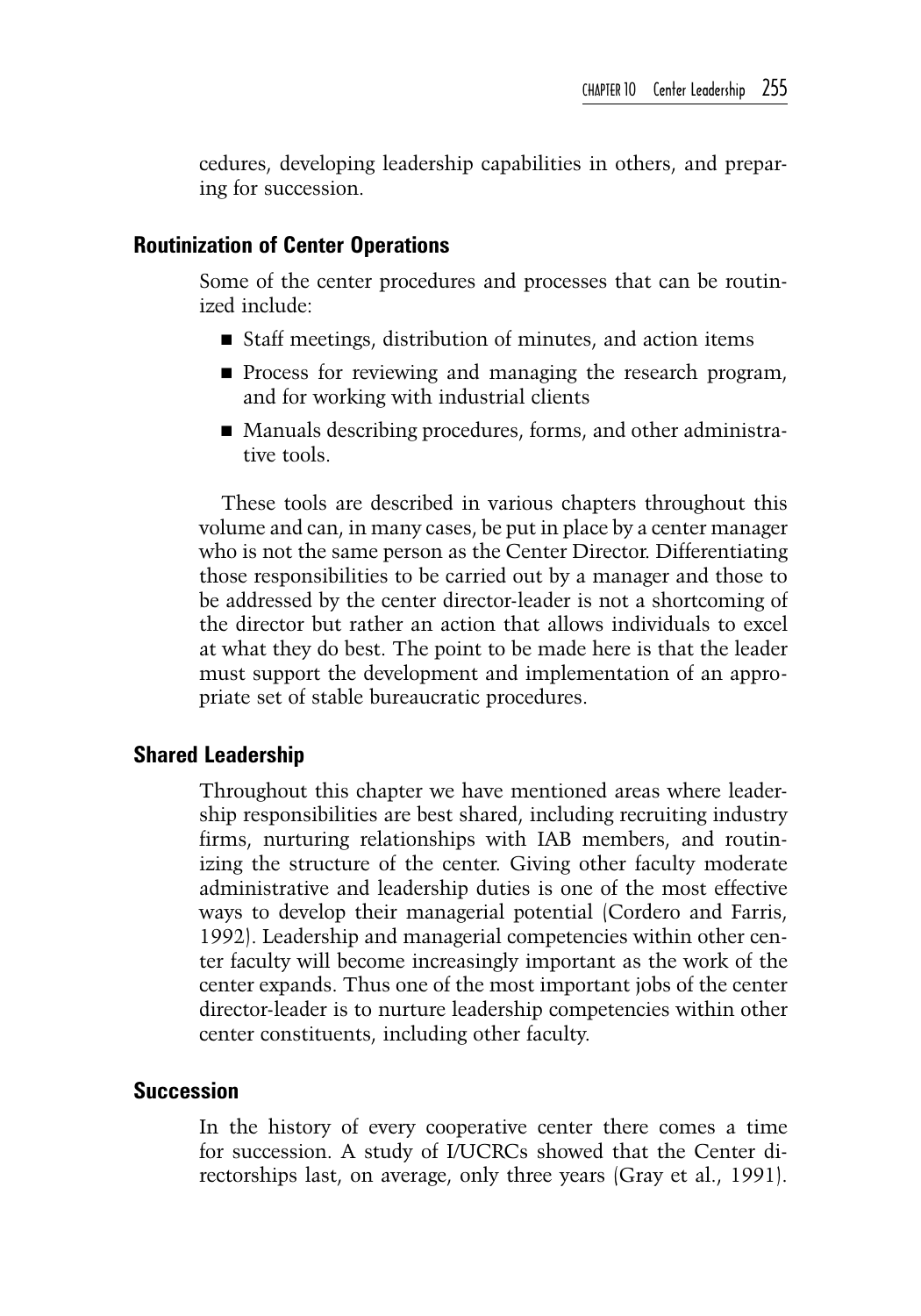The director leaves for a promotion or new position, returns to full-time laboratory research, or launches some new venture in another setting. Succession may signal a point of financial and intellectual stability that permits a different type of leadership. However, if the leader has not prepared the center for succession, it can mean a time of great turmoil and instability. In the study cited above, over half the firms interviewed said the turnover of directors had been very disruptive. The fictionalized description illustrates what can happen.

*Dr. Edward Mobile was considered one of the top scientists in automation. The I/UCRC he directed was one of the most successful in the country. He was solely responsible for every aspect of center administration. Over the years Mobile received and turned down a variety of lucrative offers to join industry. For a variety of personal and professional reasons he decided to accept an attractive offer. Mobile gave the university six months' notice and left succession to the university. The university did not mount a national search and appointed a relatively inexperienced colleague as director. In the opinion of most members, the center lost its technical vision and ability to communicate effectively with industry after this transition. Two years later, it lost almost two-thirds of its members and eventually terminated operations.*

Center Directors may wish to groom a deputy director or an acting director in conjunction with a sabbatical, or reassigning the director's responsibilities to a deputy director. I/UCRC directors should detail viable plans for their succession. The plan should list I/UCRC activities and responsibilities and a commitment from the university's administration for an outside search. Center Directors must promise their successors a debriefing on the center's vision, problems, and a history of what did or didn't work, and any unique characteristics of the center. This can be in writing, audio or videotape recording. Finally, the Center Director should bring stakeholders into the succession process by eliciting their participation.

The process of succession must be managed by senior researchers, corporate members, or university administration. There is some evidence that an external candidate will be more likely to shake things up, and if that is what is desired in a transition, then an outside candidate should be sought. In a mature and stable center the best choice is a researcher already attached to the center who has shown some leadership inclination and talent.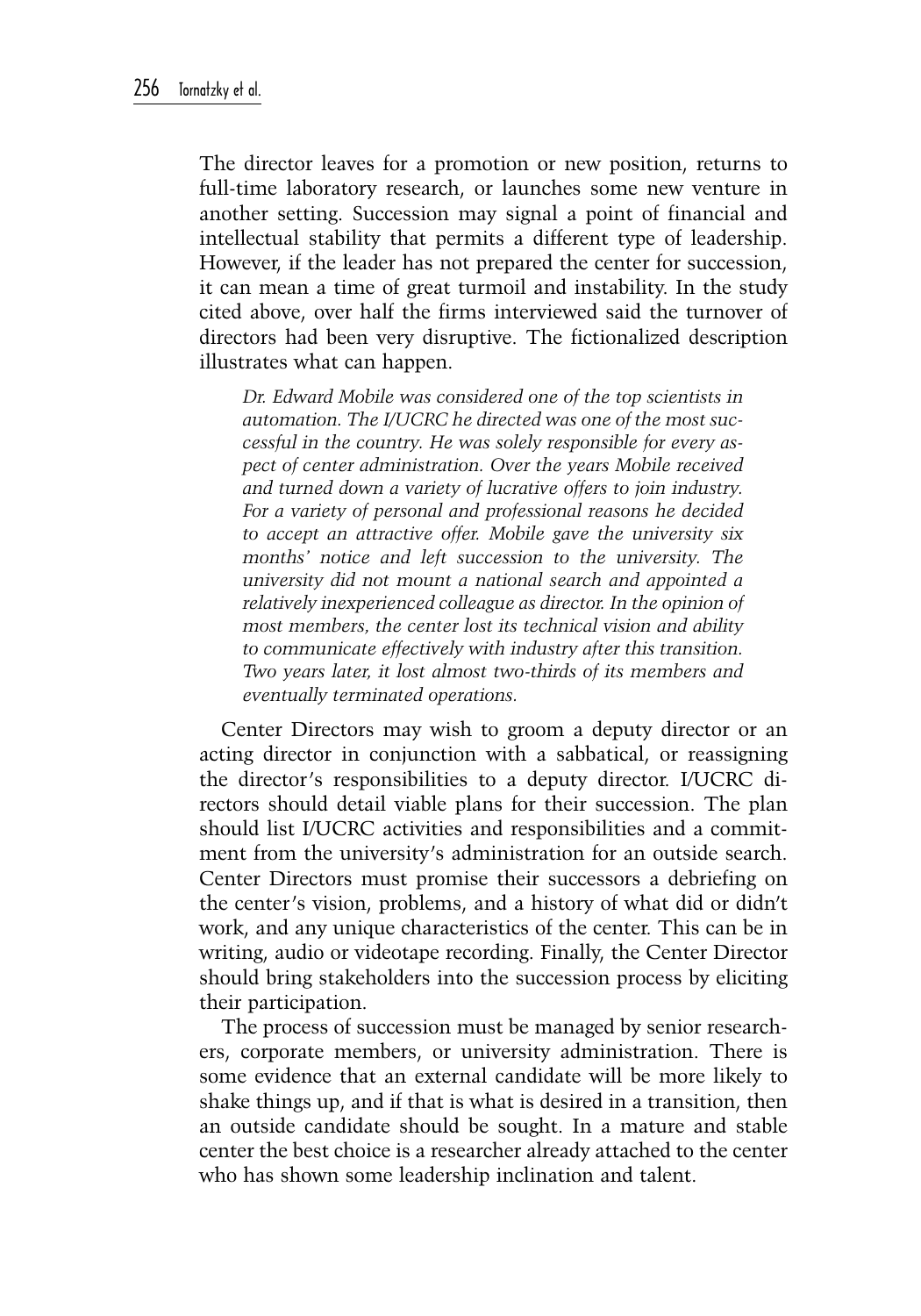## **The Importance of Self-Knowledge**

It is clear that the Center Director role and tasks require more than many researchers feel capable of handling. But a director can share leadership with others in the center. This suggests the most important leadership quality is knowing oneself. Indeed, Bennis (1993) has argued that effective leaders know themselves and their skills and deploy them effectively. They also know their weaknesses.

For example, a Center Director might enjoy teaching and research but feel uncomfortable with an administrative role. S/he might feel quite comfortable working within the university but dislike making the necessary contacts with member companies. A director might be stimulated by and enjoy the headiness of a startup period but be bored by developing the more routine aspects of a center's operation. An examination of one's preferences may reveal that it's time to move on.

For the center to be successful, it is also critical that the leader adapt to the challenges the center faces at any particular time. This may mean spending more time amplifying and fine-tuning the center's bureaucracy or, as we've discussed above, moving toward a shared or collective leadership approach. Exercising these options presumes the Center Director knows which challenges s/he is willing to tackle and which s/he is not.

Consistent with the notion of shared leadership is a rotation schedule in which successive researchers serve as Center Directors for three- to five-year periods each. This allows the senior research personnel in the center the opportunity to lead the center. The founder emeritus leader is still very important. If succession is graceful, the emeritus leader resumes a defined technical role in the center and eases transition of the incoming director. A bitter director emeritus hampers growth of the center. Handle this carefully; give credit and acknowledgment, and carefully move on. Rotating at the associate director level is another option. Compare this fictionalized example with the preceding.

*Manny Lecture was the lead faculty member involved in the creation of a new I/UCRC. Shortly after the center was created, he announced that he had done some soul searching about his role. He had received too much satisfaction from teaching and doing his research and too little from administration to justify continuing in the role of Center Director. He gave the IAB and the university notice to find a new director but agreed to serve out the year. This allowed plenty of lead time for the transition and resulted in the hiring of a very effective director.*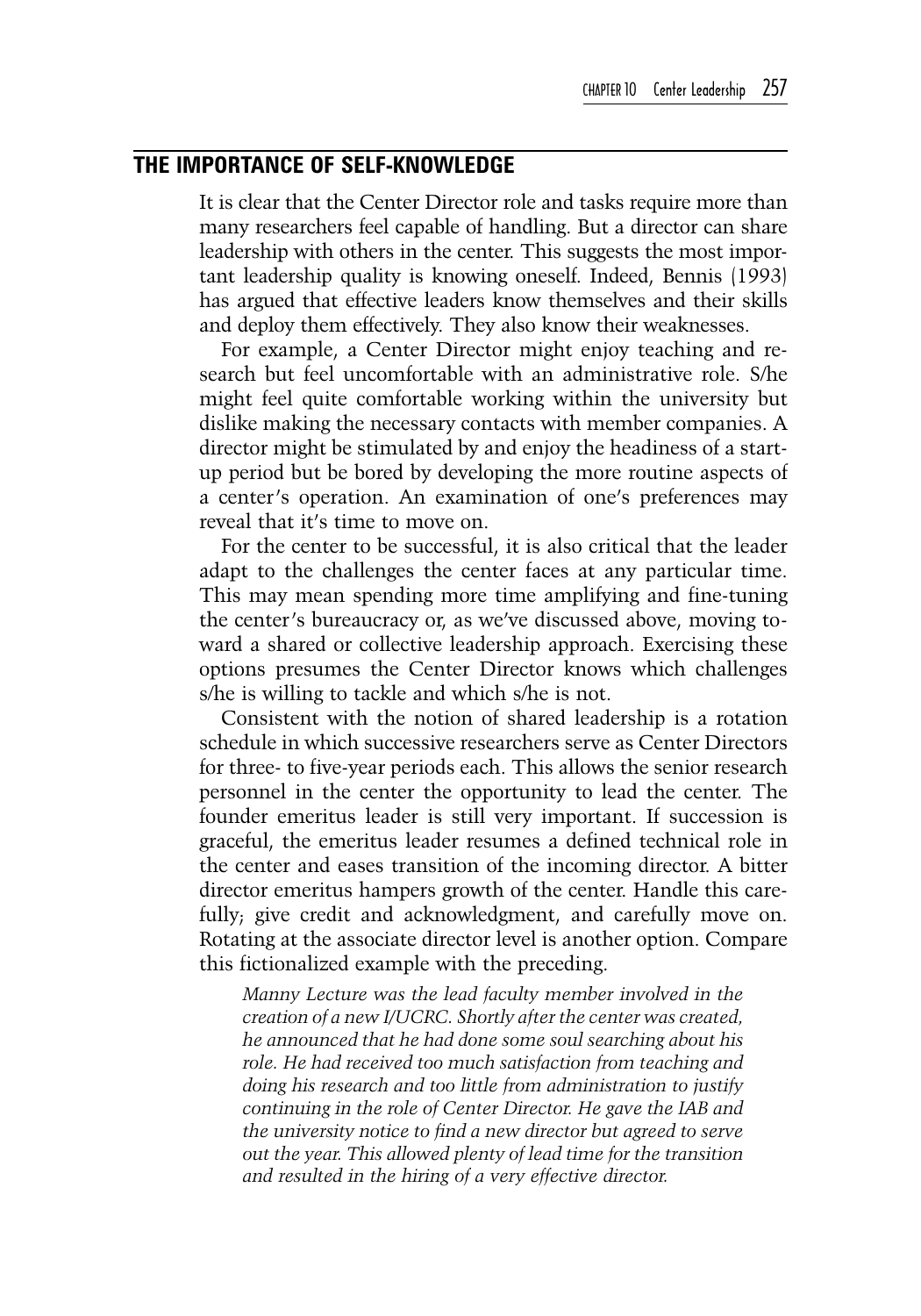On a more negative note, succession may be forced by "burnout" and declining performance by the founding director. This happens more often than academic administrators are willing to admit. Close attention should be paid to inattention to administrative detail, difficulty in relating to and retaining corporate members, and difficulty in forging and enlarging the technical vision of the center.

There are several ways to avoid burnout. First, the director may opt to reduce his range of responsibilities through delegation or the appointment of a deputy director. Second, the director may devote more time to research and teaching. Third, the director may take a sabbatical for one semester or longer. Once again, as this fictionalized description illustrates, knowing oneself can be the key to a positive outcome.

*In a center with close to 20 industrial members, nearing its sixth year of operation, the founder-director felt besieged by the demands of routine center tasks. After consultations with colleagues and the center evaluator, he decided to allocate a good portion of his routine responsibilities to a colleague, who assumed the position of an operations manager. This manager was responsible for the routine operation and the maintenance of the center, including resources allocation, conflict resolution and periodic control and review of activities. Complete responsibility for marketing and maintaining links with industry remained with the founding director. Thereafter, the center operations ran smoothly and membership increased.*

# **Summary**

When leadership works, improvement is the effect (Bennis, 1992). Effective leaders make a difference in a variety of ways: people feel they make a difference to the success of the organization, that risk is part of life and mistakes are sources of feedback to tell us what to do next, feel part of a community, and feel work is exciting. The Center Director-leader is in a unique position to foster such empowerment, community, excitement, and connection within the university. The Center Director helps constituents learn and develop. The Center Director is rewarded by feelings of accomplishment in building an organization, success and growth, and knowing s/he brought together technical expertise to everyone's benefit.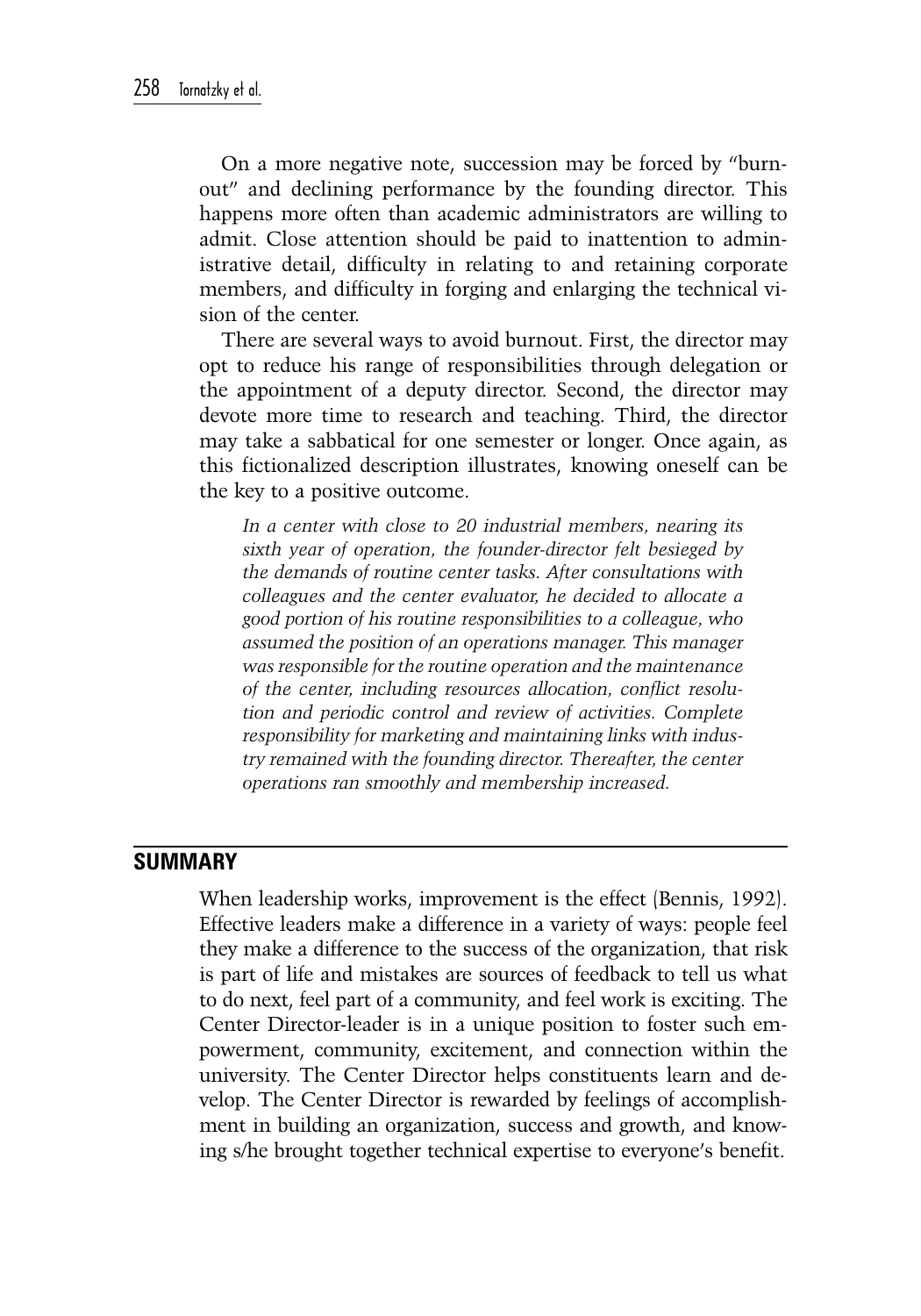#### **Annotated Bibliography**

Bennis, W. *An Invented Life: Reflections on Leadership and Change.* New York: Addison Wesley, 1993.

In this collection of essays, Warren Bennis, Distinguished Professor of Business Administration at the University of Southern California, reflects on three decades of experience as an university leader and leadership researcher. In this book, he emphasizes the importance of self-reflection, a tool which enabled him to conclude while president of the University of Cincinnati that leadership was about the relationship between the leader-as-individual and the organization. In addition, he reports on the findings of an extensive study of nearly 100 chief executives of corporations, heads of foundations, or heads of major government departments or agencies. In this study, Bennis and Nanus (1985) found that effective leaders are able to focus on a vision, communicate that vision to others, establish trust by being reliable and consistent, and have both a positive self-regard and a positive regard for others.

Cohen, A.R., and Bradford, D.L. *Influence Without Authority.* New York: John Wiley & Sons, Inc., 1991.

The central premise of this helpful book is that individuals in today's workplace are often not given the authority to accomplish the work they need to get done. As a result, they must fine-tune their influence skills. According to Cohen and Bradford, informal influence is built upon the principle of reciprocity. To exert informal influence, individuals must assume that the "other," or influence target, is an ally, clarify their own goals and priorities, diagnose the ally's world (goals, concerns, needs), assess their own resources relative to the ally's wants, diagnose their relationship with the ally, determine the exchange approach, and make exchanges.

Farris, G.F. Technical Leadership: Much Discussed But Little Understood. *Research-Technology Management,* 31, 1988, pp. 12-16.

In this article, George Farris, a leading researcher on R & D leadership summarizes what is known about technical leadership. He concludes that the effective technical leaders are strategic leaders, effective organizational players, technical experts, informal leaders, developers of personnel, creators of climates that stimulate technological thinking, and are responsive to their followers.

Heifetz, R.A. *Leadership Without Easy Answers*. Cambridge, MA: Harvard University Press, 1994.

Heifetz's definition of a leader is "someone who mobilizes constituents to learn to solve their adaptive problems." In example after example of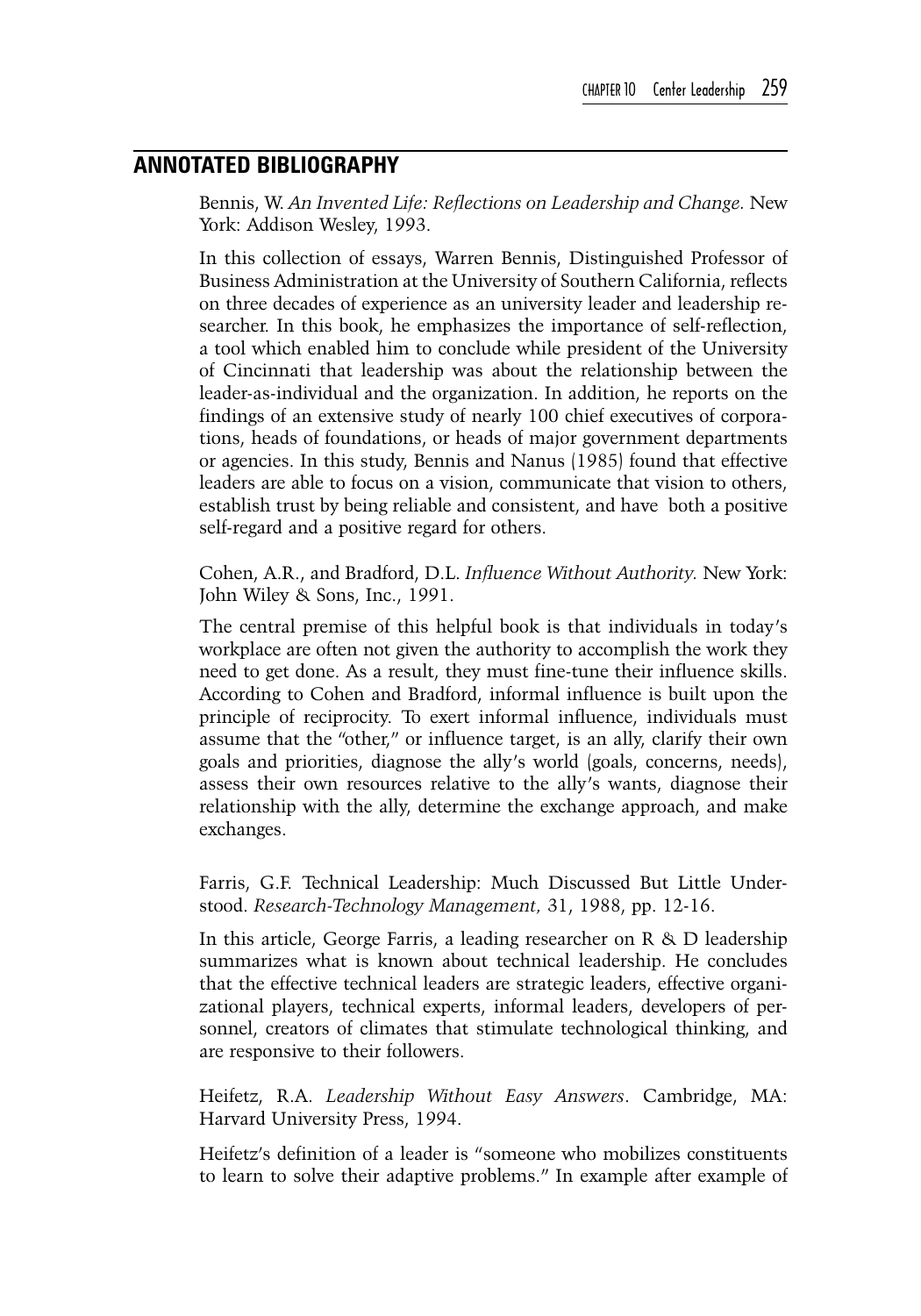"messy problems," or those problems that are not amenable to technological quick fixes (e.g., Civil Rights in the South, the enforcement of environmental regulations when jobs are at stake), Heifetz carefully explicates the process that leaders (e.g., Martin Luther King, Jr., Lyndon B. Johnson, William Ruckelshaus) use to help their constituents develop their own solutions to problems. This book is a refreshing antidote for those leaders who, from their own experience, know that leadership is more difficult than the experts say.

McCall, Jr., M.W. *Leadership and the Professional*. Technical report no. 17. Greensboro, NC: Center for Creative Leadership, 1981.

This report summarizes research on leadership and the professional by addressing four topics, including (1) who is being led and how professionals are different from other "followers;" (2) what the leader can do to enhance productivity among professional subordinates; (3) the impact of the professional on the organization; and (4) the choice faced by a professional in becoming a "manager." In particular, this report is useful for thinking about leading one's intellectual and technical peers, a task that many Center Directors face when leading other faculty.

Perlman, B., Gueths, J, and Weber, D.A. *The Academic Intrapreneur: Strategy, Innovation, and Management in Higher Education*. New York: Praeger, 1988.

Perlman, Gueths, and Weber describe the intrapreneurship process that was used to revitalize University of Wisconsin-Oshkosh. The book gives a model of the intrapreneurship process, rich description of the journey undertaken, and concluding thoughts on what did and did not work.

## **References**

- Ancona, D.G., & Caldwell, D.F. Bridging the Boundary: External Activity and Performance in Organizational Teams. *Administrative Science Quarterly*, 37, 634-665, 1992.
- Bennis, W. *An Invented Life: Reflections on Leadership and Change*. New York: Addison Wesley, 1993.
- Bennis, W. and Nanus, B. *Leaders.* New York: Harper and Row, 1985.
- Cohen, A.R., and Bradford, D.L. *Influence without Authority*. New York: John Wiley & Sons, Inc., 1991.
- Conger, J.A. Inspiring others: The Language of Leadership, *The Academy of Management Review*, 5, 1991, pp. 31-45.
- Conger, J.A. and Kanungo, R. The Empowerment Process: Integrating Theory and Practice. *Academy of Management Review*, 13, 1988, pp. 471-482.